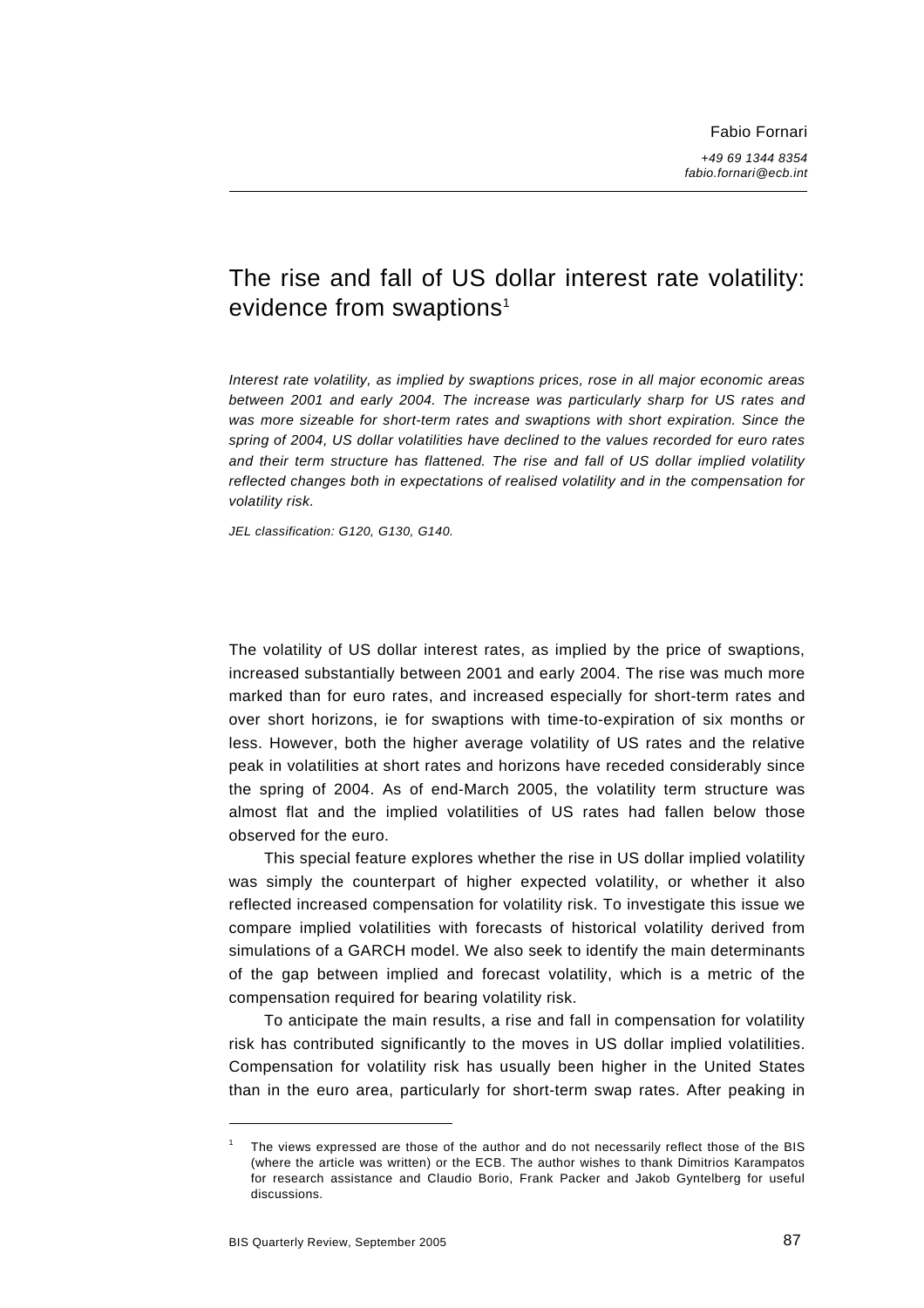early 2003, it had retreated to roughly similar levels for both the United States and the euro area at end-March 2005. Among the determinants of compensation for volatility risk, the level of the interest rate and its volatility have had a sizeable positive effect. Positively sloped yield curves and negatively sloped volatility term structures are associated with lower compensation for volatility risk. Finally, macroeconomic surprises can affect compensation for volatility risk as well, though the size of these effects is quite variable.

## The recent behaviour of volatility in swaption markets

Swaption markets provide an excellent opportunity to study the behaviour of implied interest rate volatility. $^2$  Compared to options on government bonds, swaptions are available on a larger set of interest rates (all the swap rates between one and 10 years) and for a broader spectrum of times to expiration (from one month to 10 years). This allows the construction of a term structure of implied volatilities for any given swap rate. Also, unlike options on government bonds or eurodeposits, swaptions have a constant life to expiration, which simplifies the empirical analysis.<sup>3</sup>

The implied volatilities used in this study are extracted from at-the-money swaptions on the US dollar and euro swap rates. They refer to the one-, fiveand 10-year swap rates and are taken from swaptions with time-to-expiration of six months and two and five years. For both dollar and euro rates the sample analysed runs from 23 July 1997 to 30 March 2005.

Implied interest rate volatilities are quite variable over time, and frequently differ substantially across currencies. From 1997 to the end of 2000, volatility was approximately equal for dollar and euro swap rates, generally moving in the 10–25% range. However, in 2001, implied volatilities on US rates started to rise well beyond those of euro swaps, and particularly sharply for short-term swap rates and options with short time-to-expiration (Graph 1). Though relatively subdued compared to US dollar volatility, the implied volatility for euro swaps also rose more for short-term rates and for short-expiration swaptions. Thus, the slope of the term structure of implied volatilities, ie the difference between long- and short-dated volatilities, became increasingly negative for both dollar and euro swaps.

Some of the largest movements in the level of implied volatilities appear to be largely common to US dollar and euro rates. For instance, a jump in volatility occurred across currencies at the time of the 1998 Russian debt crisis and the failure of Long-Term Capital Management (LTCM) in the United States,

Implied volatilities rose significantly from 2001, particularly for US rates

Some large moves in implied volatilities were common to both dollar and euro rates ...

<sup>2</sup> Swaptions are options on swap rates. Since a swap rate is made up of a sequence of predetermined and stochastic payments related to future Libor rates, swaptions amount to options on the portfolio of such future Libor rates. They are priced according to the Black (1976) formula, where the volatility of the future swap rate plays the same role as the equity volatility in Black and Scholes (1973).

<sup>3</sup> As an example, a new three-month swaption on the 10-year rate is priced every day. By contrast, a newly issued three-month option on a 10-year bond has a decreasing maturity as it moves towards its expiration date.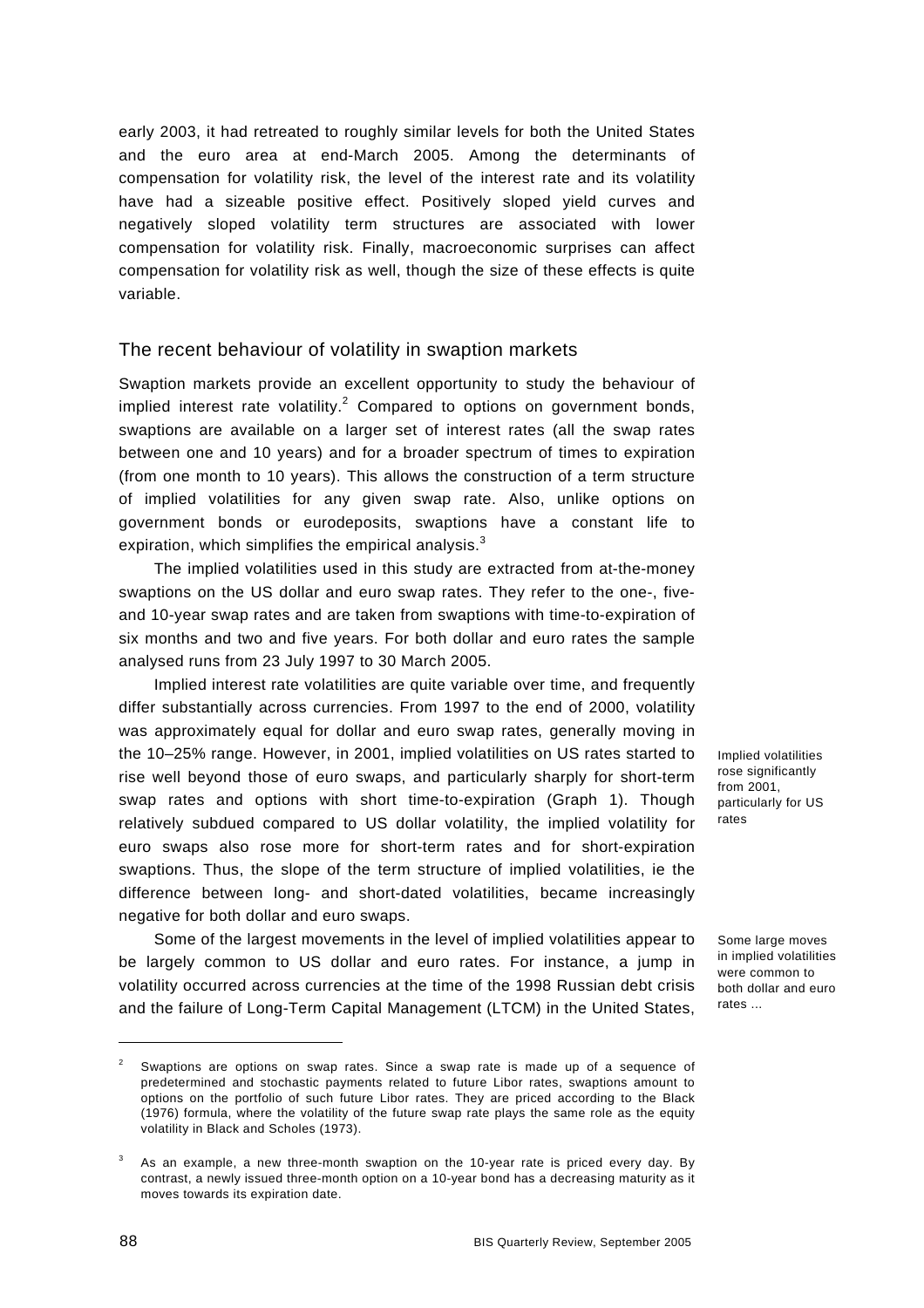

when implied volatilities rose by approximately the same amount at different interest rate maturities and option expirations. The period of this rise was approximately the same length for both the dollar and euro. The jumps recorded at the end of 2000 and after the September 2001 terrorist attacks were also common to both dollar and euro swap rates, though the latter shock had a more pronounced impact on US dollar volatilities.

By contrast, the spikes in volatilities observed for US dollar yields from mid-2002 to early 2004 were generally unaccompanied by major movements in euro area volatilities. For example, between January 2002 and May 2004, the implied volatilities on the one-year US swap rate peaked at around 70% at the six-month horizon and 50% at the five-year horizon. The corresponding peaks for the implied volatilities of analogous euro swap rates were around 35% and 30%.

It is likely that uncertainty about US monetary policy during the period, in particular the 2002–03 deflation scare, may have been partially responsible for an increase in anticipated volatility and hence may help to explain the gap

… while others were specific to the dollar

Monetary policy uncertainty may have contributed to dollar volatilities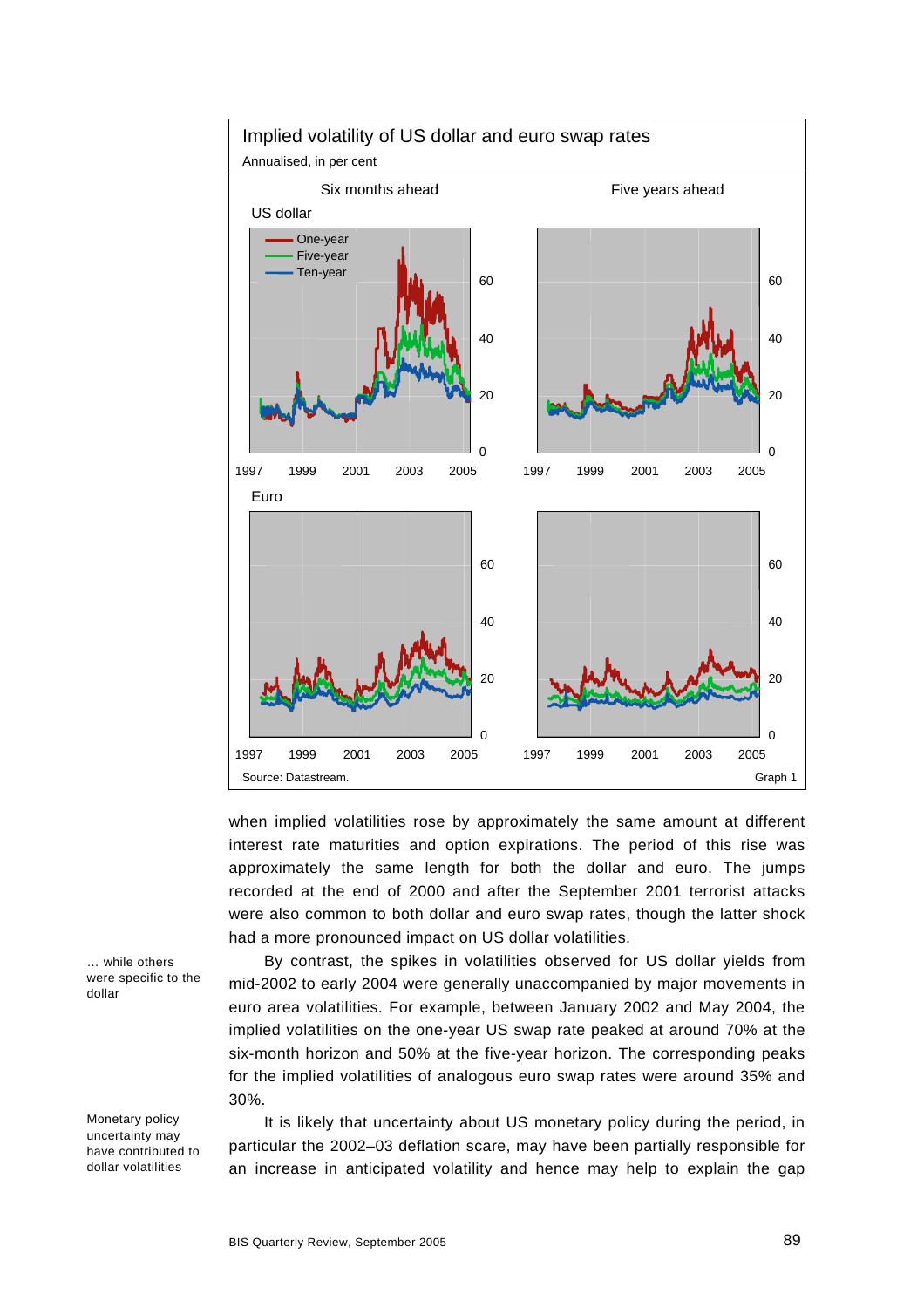between dollar and euro area implied volatilities. $4\,$  Indeed, implied volatility was at high levels during the period, and was higher for short-term swap rates, which are more influenced by monetary policy. However, since the first tightening of Federal Reserve policy at the end of June 2004, markets appear to have been more certain about the path of interest rates. In this phase of diminishing monetary policy uncertainty, implied volatility has declined as target rate hikes have proceeded broadly in line with expectations of a gradual tightening (see BIS (2005, Chapter VI) for further discussion).

# Did the increase in implied volatilities simply reflect expectations?

Implied volatilities should clearly reflect economic agents' expectations about future volatilities over the interval spanned by the life of the option. However, since volatility changes through time in an unpredictable fashion, agents may also require compensation to bear volatility risk, ie the likelihood that future volatility deviates from its expected level. This compensation drives a wedge between implied and expected volatilities, which will be larger in a period of rapidly changing realised volatilities (ie when uncertainty about future volatility may be presumed to be highest).<sup>5</sup>

Did the rise in implied volatilities between 2001 and 2004 simply reflect a rise in the uncertainty about the future path of the swap rates or did it also reflect growing compensation required by market participants to bear that uncertainty? To answer this question, we must first specify a model for the behaviour of historical volatility which can generate volatility forecasts over various horizons. This will then be taken as a proxy for market participants' expectations of future volatilities. We assume that the historical interest rate volatility is well represented by an asymmetric GARCH model and estimate it for the logarithmic rates of change of the one- and five-year swap rates on expanding samples, all starting on 23 January 1997. $^6$  For each calendar day we use the features of the estimated model to simulate historical volatilities of

Implied volatilities should move with expectations …

… though compensation for volatility risk may create a wedge

We model expected volatilities with an asymmetric GARCH model …

<sup>4</sup> Differences in the level of interest rates in the two areas do not seem to account for the size of the gap recorded in implied volatilities. Admittedly, a rise in interest rate volatility – expressed as the standard deviation of the logarithmic rates of change of yields – could be expected in the context of falling interest rates, and interest rates fell more in the United States than in the euro area in 2002 and early 2003. But interest rates, whether at the short or long end, were not so far apart as to account for the volatility gap.

<sup>5</sup> The compensation for volatility risk, which in the remainder of the article will be measured as the difference between the implied volatility and the expected realised volatility simulated through a GARCH model, is proportional to the relative risk aversion parameter of a power utility function. Bollerslev et al (2004), using data on the S&P 500 Index and its options between January 1990 and May 2004, find the coefficient of proportionality to be close to unity, so that the negative of the compensation for volatility risk equals the investor relative risk aversion (see also Bakshi and Kapadia (2003).

<sup>6</sup> We use a GARCH scheme to estimate and forecast interest rate volatility since it is well known that this class of models is optimal even in the presence of various types of misspecification. On these issues see Nelson and Foster (1995) and, more recently, Fornari and Mele (2005). Jumps are not considered in this special feature. However, the typical average jump intensity and jump size identified for interest rates would not change the main message of our results. Our simulation methodology can be reconciled with Rosenberg and Engle (2002) and has been applied in a different fashion in Tarashev et al (2003).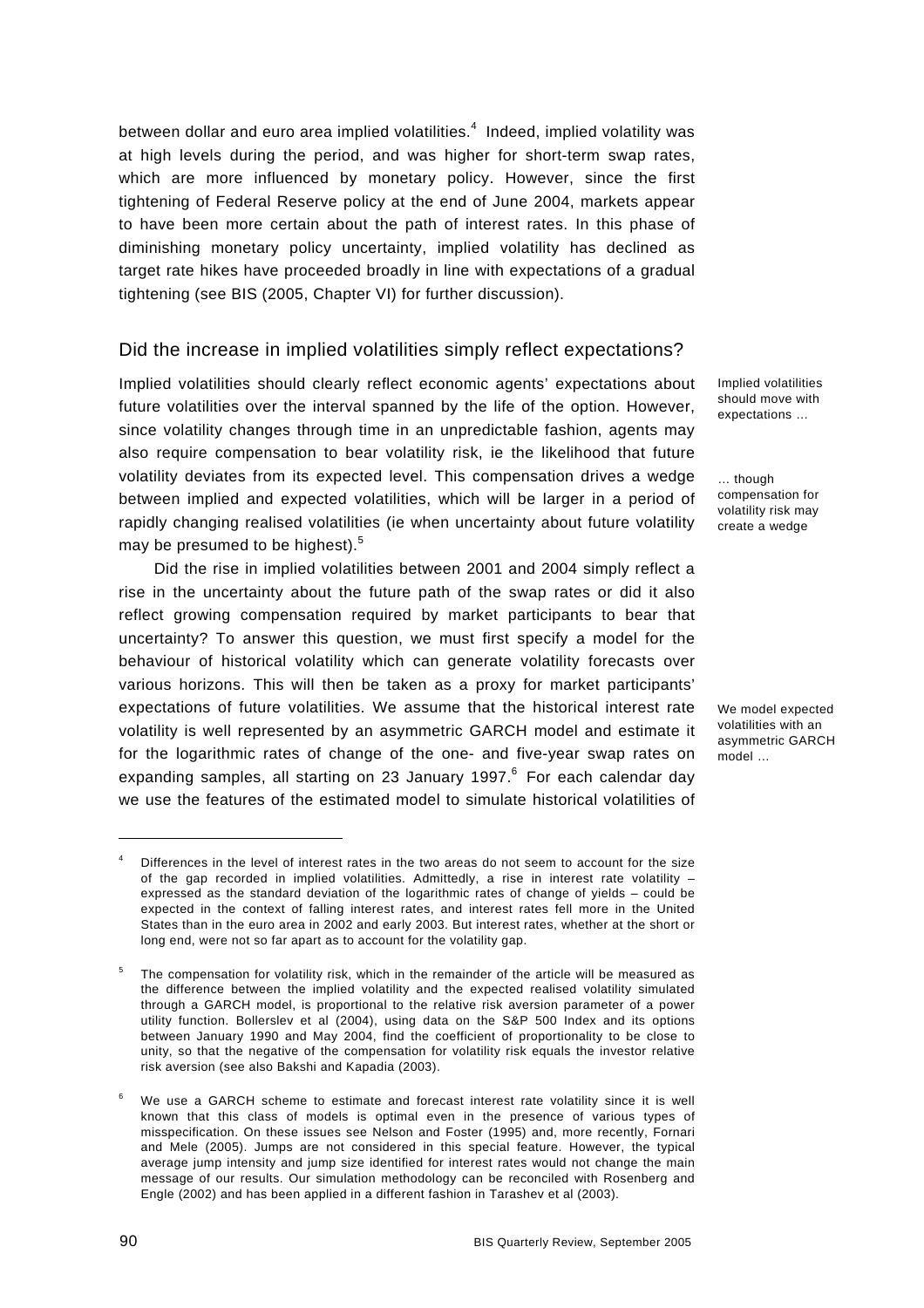

the two interest rates (one- and five-year) over two forecast horizons (six and 24 months). For each of the two horizons and at each swap rate, forecast volatilities are then compared to implied volatilities. We define the compensation for volatility risk as the difference between the implied and average forecast volatilities.

In principle, point estimates of the compensation for volatility risk would suffice for our analysis. However, we also use the simulations to calculate a probability distribution for the future expected volatility (see the box on page 93), whose percentiles provide a 95% confidence interval for the point estimates. The days in which the implied volatility lies outside the confidence interval can be assumed to represent periods of exceptionally high or low compensation for volatility risk. We look at the confidence interval so as to limit the risk of interpreting changes in our ability to estimate expected realised volatilities as changes in the compensation for volatility risk.

Especially in 2002 and 2003, implied volatilities were frequently and persistently outside the confidence interval of the forecasts for historical volatility (Graph 2). Episodes outside the confidence interval were rather common for one- and five-year dollar rates at both the six- and 24-month

… and use simulations to calculate confidence intervals

US implied volatilities moved above confidence interval bands in 2002 and 2003 …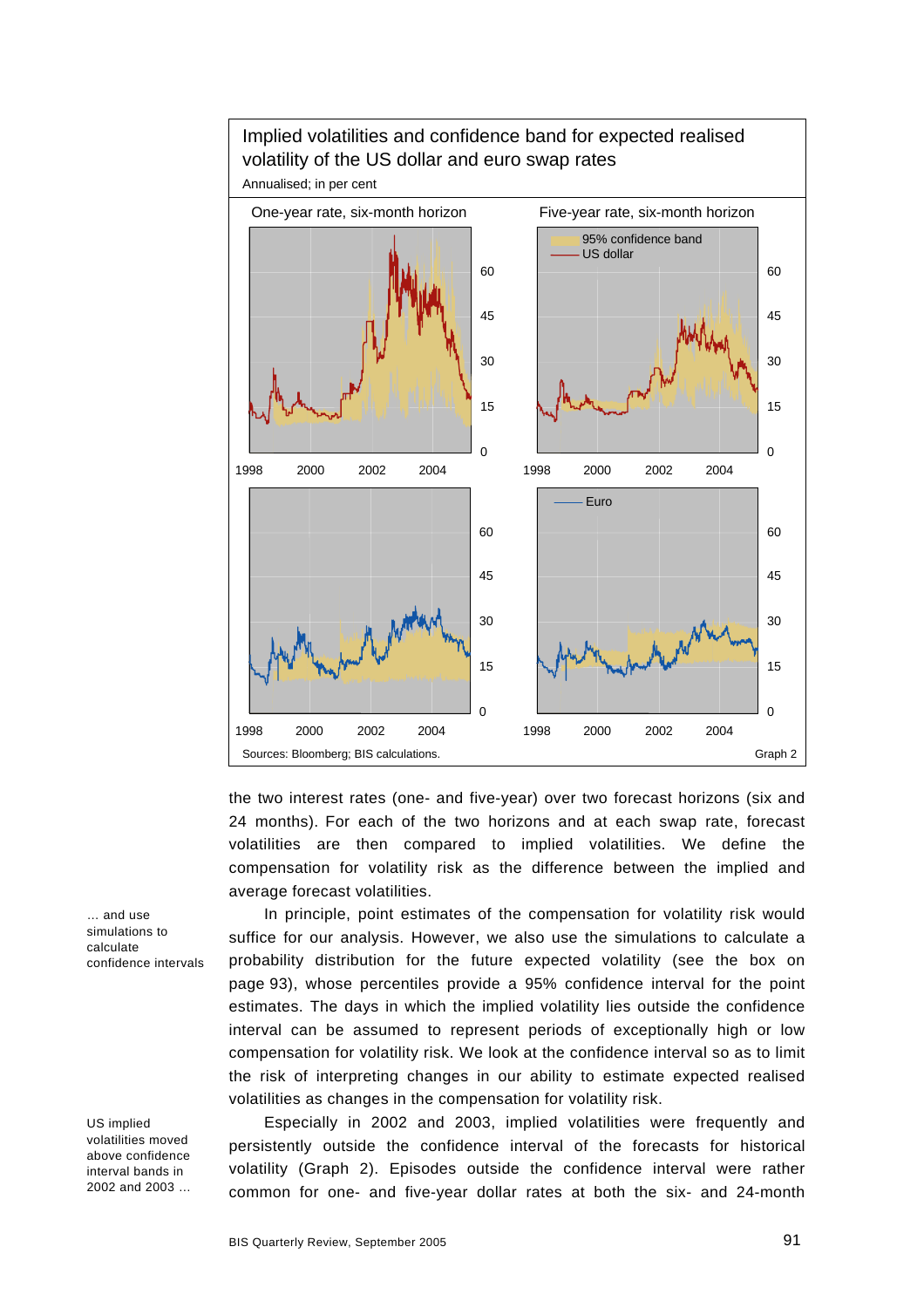

forecast horizons (Graph 2, upper panels, reports evidence for the six-month horizon). Results differ for euro rates, where implied volatilities move for an extended period above the upper limit of the confidence band only for short-term swap rates and, in fact, fall below the lower limit at times for longer-term rates (Graph 2, lower panels).

Compensation for the volatility of dollar rates, as calculated by our model, has moved significantly through time and was exceptionally high for one-year swap rates at forecast horizons of six months, and between late 2001 and early 2004 (Graph 3). By contrast, for the one-year euro swap rate, the rise in volatility compensation in 2003 was much less sizeable than that for the analogous US rate. And for the five-year euro rate, in particular, compensation for volatility risk remained quite low, with implied volatilities less than forecast volatility being the rule rather than the exception.

While there was a noticeable correlation in volatility premia across countries and forecast horizons, co-movement was higher *within* countries than *across*  countries. For both US swap rates (one-year and five-year), across the forecast horizons, the correlation was on average 0.9; for euro area rates, it averaged 0.6. By contrast, the US-euro area correlation was much lower, at 0.3 on average for both swap rates across the forecast horizons.

#### What determines compensation for volatility risk?

The obvious next question is what might explain the time variation in the compensation for volatility risk. According to standard finance theory, it should be related to the variables which influence the payoff of the derivative instrument. In the present application, we would thus expect the main determinants of the volatility risk premia to be the short-term interest rate level and its volatility.

… consistent with high compensation for volatility risk especially at short horizons

Compensation for volatility risk should be driven by the level of interest rates and implied volatility …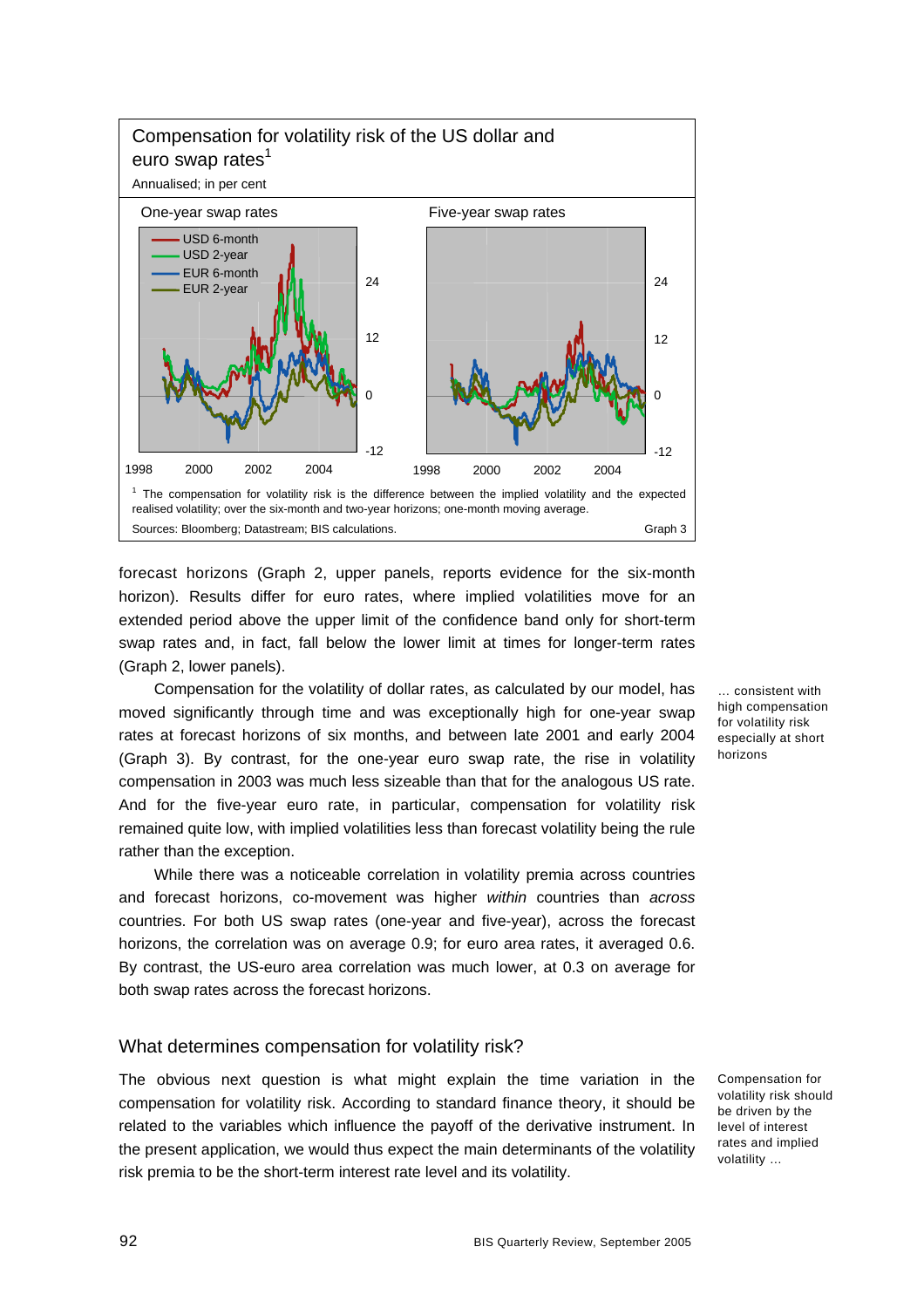#### Modelling historical volatility and generating volatility forecasts

We assume that historical interest rate volatility can be well represented by the following asymmetric GARCH(1,1) model (see Engle and Ng (1993)):

$$
r_{t} = \mu + \phi \bullet r_{t-1} + \varepsilon_{t}
$$
  
\n
$$
\varepsilon_{t} | I_{t-1} \sim N(0, \sigma_{t}^{2})
$$
  
\n
$$
\sigma_{t}^{2} = \omega + \alpha \bullet \varepsilon_{t-1}^{2} + \beta \bullet \sigma_{t-1}^{2} + \gamma \bullet \max(0, -\varepsilon_{t-1})^{2}
$$

where  $r_t$  denotes the logarithmic daily rates of change of a swap rate and  $\sigma_t^2$  is its daily conditional variance:  $I_{t1}$  is the information set, ie the past history of the interest rate series.

In a first step, the model was estimated for the one- and five-year swap rates of the United States and the euro area. To reproduce as closely as possible the expectations of economic agents at time *t*, the estimation was performed on expanding samples, the shortest of which starts on 23 January 1997 and ends on 15 October 1998 (450 daily observations). In this way volatility forecasts rely only on information available when forecasts were made. For each day we retain the parameters of the GARCH model,  $\theta_t = (\mu, \phi, \omega, \alpha, \beta, \gamma)$ , the time series of forecast errors  $(\varepsilon_t)$  and the historical volatilities  $(\sigma_t)$ .

In a second step we use the information retained to produce, for each calendar day after 15 October 1998, forecasts of the historical volatility over various horizons. Each day we generate 2,000 future paths of the interest rate and its volatility, for each of the two interest rates (one- and five-year) and for two forecast horizons, six and 24 months. For each of these horizons we compute the expected volatility by averaging first across time-to-expiration<sup> $\circ$ </sup> and finally across the 2,000 replications. This value is then compared, for each calendar day, to the implied volatility for the same swap rate and the same horizon. It is important to average volatility across time-to-expiration because implied volatility is an average volatility expected by a risk neutral investor over the life of the option. $^{\circ}$ 

The structure of the simulation scheme is pretty much the same as the asymmetric GARCH(1,1) described above. The only difference is due to the distributional assumption placed on the standardised forecast errors  $(s_t/\sigma_t = z_t)$ . The implicit GARCH assumption that  $z_t$  are independently and identically normally distributed is rejected, due to the presence of asymmetry in excess of zero and kurtosis in excess of three. To reproduce these features we directly employ the estimated  $z_t$  in the simulation. For each calendar day, we randomly select an element of  $z_t$  and then loop over the following two equations, up to a two-year horizon:

$$
\sigma_{t+1}^2 = \omega + \alpha \bullet (\sigma_t \bullet z_t)^2 + \beta \bullet \sigma_t^2 + \gamma \bullet \text{max}(0, -(\sigma_t \bullet z_t))^2
$$
  

$$
r_{t+1} = \mu + \phi \bullet r_t + \sigma_{t+1} \bullet z_t
$$

Given that in each calendar day we have 2,000 values for the expected volatility of each interest rate over the two forecast horizons, we can recover the distribution function of such expected volatilities. From this we calculate two measures of dispersion of the volatility forecasts, the standard deviation and the 2.5 and the 97.5 percentiles, both allowing us to build a confidence interval for the expected volatility. $\mathcal{P}$ 

\_\_\_\_\_\_\_\_\_\_\_\_\_\_\_\_\_\_\_\_\_\_\_\_\_\_\_\_\_\_\_\_\_

 $\degree$  As an example, in each working day, the expected six-month historical volatility is the average across replications  $(2,000)$  of the average volatility simulated in the six months after that specific day.  $\degree$  Hence, comparing the time-t implied volatility to the time-*t* historical volatility (and not to the average historical volatility between *t*+1 and *t*+τ, τ being the time-to-expiration of the swaption) defines a compensation for risk which rests on the assumption of a random walk in volatility, which has been strongly rejected by many applications of the GARCH methodology. <sup>e</sup> The volatility of volatility, ie uncertainty about future volatility, is the variable that should lead economic agents to adjust the swaptions price relative to what they would do by looking at the volatility forecast only. Swaptions are priced according to the Black (1976) model, whereby traders insert the expected volatility into a pricing formula similar to that of Black and Scholes (1973). However, given that volatility is time-varying, they will be more uncertain about this volatility when the volatility of volatility is very high and they will therefore increase the price of the swaption relative to the central forecast of the volatility when the confidence interval is wider.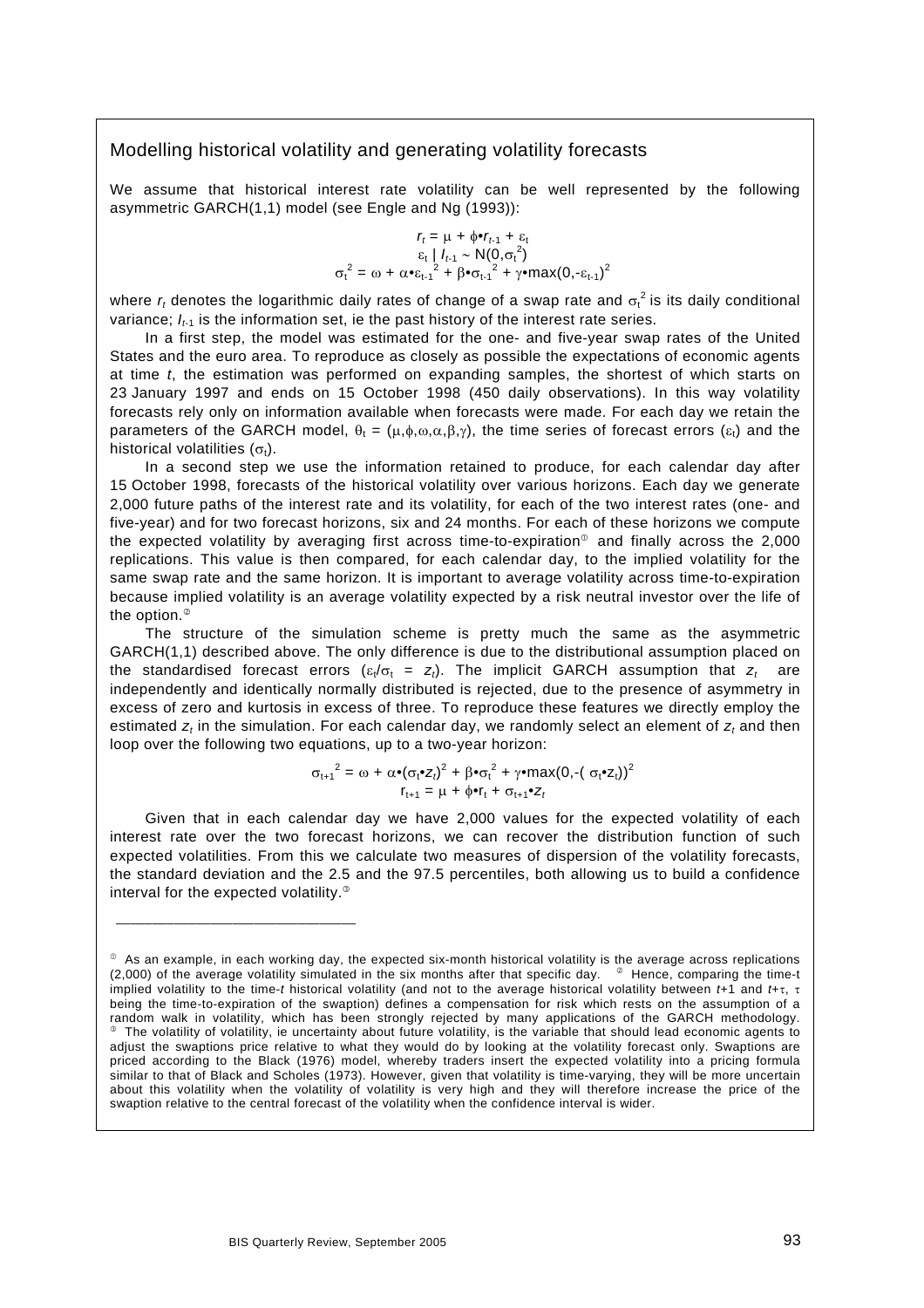We also include in our analysis the slope of both the term structure and the volatility term structure, as well as macroeconomic surprises. The term structure slope is a well known indicator of business cycle developments, and compensation for volatility risk may be influenced by the perceived stage of the business cycle. The slope of the volatility term structure, on the other hand, conveys information about the horizon over which interest rate uncertainty is concentrated. As for macroeconomic surprises, implied and forecast volatilities are likely to change significantly around the release of economic data, since economic agents map the size and sign of the surprise into the shape of the future distribution of interest rates, approximating the process according to which monetary authorities will react to such a surprise.<sup>7</sup>

Implied volatilities tend to fall after surprises, independently of their sign, since uncertainty is resolved after economic announcements are made (see Ederington and Lee (1993, 1996)). On the other hand, realised volatility, which is a major input into forecasting models, will always tend to rise after surprises. This suggests that our measures of risk compensation might be expected to fall upon a macroeconomic surprise. In general, we also divide surprises into positive and negative surprises, since the impact of surprises on interest rates and volatilities has been found to differ according to the sign of the surprise.

To shed light on the determinants of the compensation for volatility risk, we regress the premium, measured as the difference between the implied variance and the forecast historical variance (for the maturities and times-toexpiration reported in Graph 3), on the level of the three-month rate and a measure of interest rate implied volatility, on the slope of the yield curve, on the slope of the volatility term structure and on a set of economic surprises. $^8$ 

The results, as reported in Table 1, suggest that the premium required for the volatility risk of US rates has been mainly dependent on the level of the three-month rate and the level of short-term implied volatility. The slope of the term structure also appears to be a strong determinant of the compensation for risk, though the results are more variable. Its coefficient is negative in two out of the three significant cases, meaning that positively sloped term structures of interest rates tend to lead to lower compensation for volatility risk. Since

… as well as macroeconomic surprises

Interest rates and volatility levels are indeed significant determinants ...

<sup>7</sup> Estimates of the effect of surprises on both interest rates and implied interest rate volatilities are reported in Fornari (2004). For a further discussion of the impact of macroeconomic surprises, see Fleming and Remolona (1999). Other variables originally selected, such as the credit spread (ie the yield differential between low-rated and high-rated bonds) and the swap spread (the differential between the swap rate and the government bond rate), were not statistically significant.

<sup>8</sup> The implied volatility of the one-year rate over a three-month horizon was employed in all regressions. All surprises are defined as the difference between the actual release of a variable and the consensus forecast and are then standardised to allow comparisons across types of news. The overall number of indicators is 35 (16 belonging to the United States, five to the euro area, seven to Italy, two to Germany and five to France). For the US economy: CPI, jobless claims, non-farm payrolls, durable goods orders, GDP, housing starts, Chicago PMI, index of leading indicators, PPI, retail sales, factory orders, capacity utilisation, industrial production, balance of trade, productivity. For the euro area: CPI, consumer confidence, industrial confidence, industrial production, PPI. For Germany: retail sales, IFO. For France: consumer confidence, consumer spending, CPI, industrial production, PPI. For Italy: advance CPI, industrial production, PPI, hourly wages, retail sales, business confidence, consumer confidence.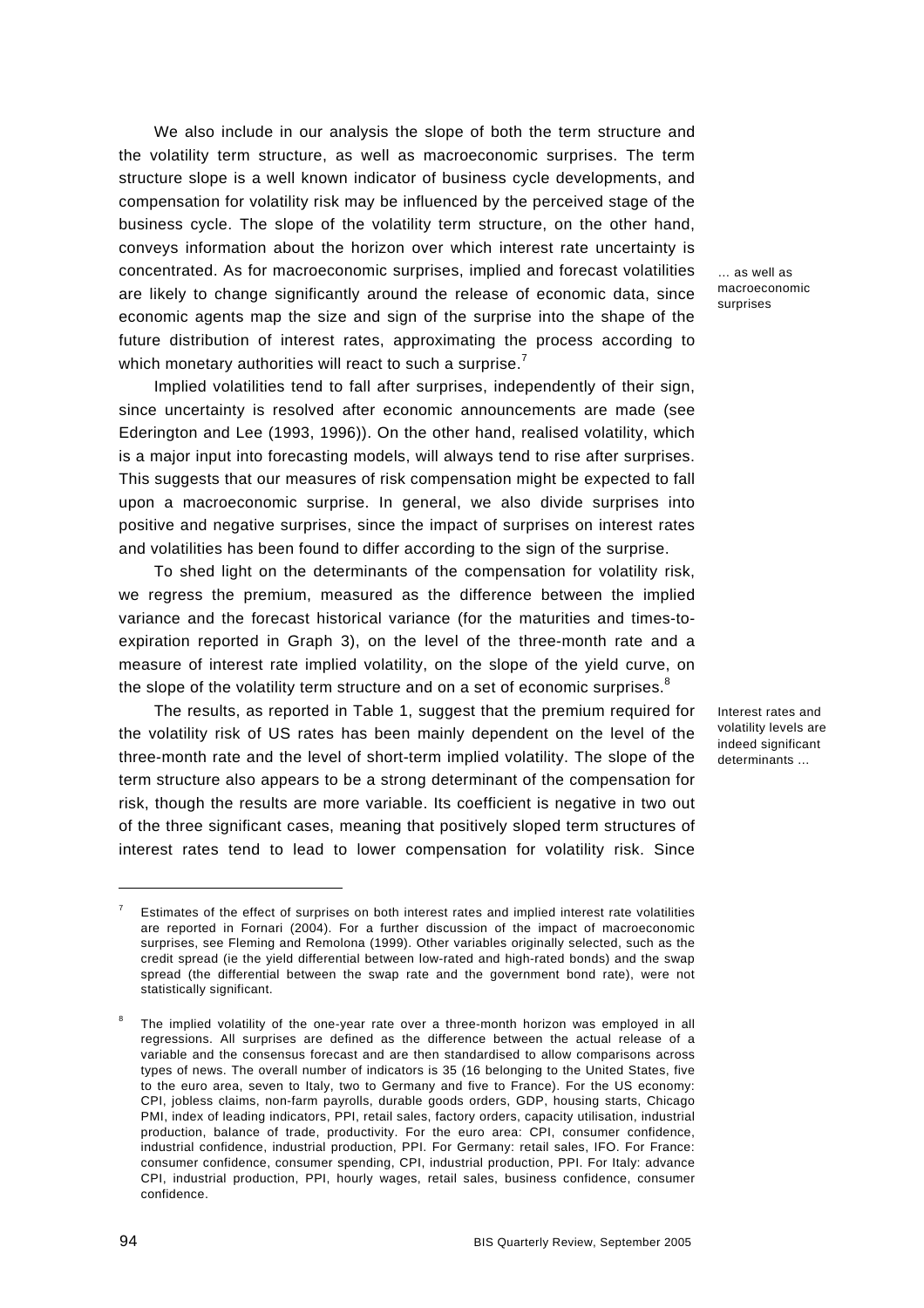| <u> ao: </u>              |                      |                      |                      |                     |  |  |
|---------------------------|----------------------|----------------------|----------------------|---------------------|--|--|
|                           | One-year swap rate   |                      | Five-year swap rate  |                     |  |  |
|                           | Six-month<br>horizon | Two-year<br>horizon  | Six-month<br>horizon | Two-year<br>horizon |  |  |
| Three-month rate          | 0.108<br>(9.1)       | 0.092<br>(9.5)       | 0.041<br>(5.9)       | 0.078<br>(17.9)     |  |  |
| Implied                   | 0.025<br>(11.8)      | 0.047<br>(26.0)      | 0.025<br>(16.5)      | 0.025<br>(21.5)     |  |  |
| Slope                     | 0.036<br>(2.4)       | $-0.042$<br>$(-3.5)$ | $-0.032$<br>$(-3.5)$ |                     |  |  |
| Slope vol                 | 0.016<br>(5.8)       | 0.041<br>(17.4)      | 0.025<br>(12.6)      | 0.020<br>(13.0)     |  |  |
| $ISM (+)$                 | 0.068<br>(2.6)       | 0.067<br>(2.5)       | 0.046<br>(2.1)       | 0.041<br>(2.7)      |  |  |
| Jobless claims (+)        |                      |                      | 0.033<br>(2.6)       | 0.014<br>(1.8)      |  |  |
| Industrial capacity $(+)$ |                      |                      |                      | 0.064<br>(1.6)      |  |  |
| Housing starts $(-)$      | $-0.132$<br>$(-3.4)$ | $-0.082$<br>$(-2.0)$ | $-0.064$<br>$(-2.2)$ |                     |  |  |
| Monetary policy           |                      | 0.092<br>(2.0)       |                      | 0.048<br>(2.6)      |  |  |

Regression of the compensation for volatility risk of US dollar swap yields on determinants

Note: The swap rate denotes the dependent variable of the regression, the horizon the time-to-expiration of the swaption. As an example, the combination of the one-year swap rate and the six-month horizon denotes the difference between the implied volatility of the one-year swap rate taken from a swaption whose time-to-expiration is six months and the corresponding forecast realised variance. The figures in parentheses are Student's t ratios. "Three-month rate" is the three-month eurodollar rate; "Implied" is the implied volatility of the one-year swap rate expected over a three-month horizon; "Slope" is the slope of the yield curve (10-year rate minus three-month rate); "Slope vol" is minus the slope of the term structure of volatility (volatility of the one-year rate minus the volatility of the 10-year rate, taken from swaptions with a three-month time-to-expiration); "ISM" is the index of supply managers; "Monetary policy" refers to dates on which Fed representatives gave speeches during the 2003 deflation scare. The symbol (+) or (-) after a macroeconomic surprise indicates that only the positive or the negative values of such a surprise have been used as regressors. The regression is run on daily data from 1 January 1999 to 8 April 2005. Table 1

positive slopes are indicative both of rising forward interest rates – which would command higher compensation for volatility risk – and of business cycle expansions – which might instead be expected to command lower compensation for volatility risk – the second component seems to have prevailed over the sample period. The slope of the volatility term structure has also had a negative impact on volatility risk compensation. When short-term expected volatilities are higher than long-term ones, which was typical of the sample analysed, risk compensation tends to rise.

Out of 32 surprises regarding US macroeconomic variables (16 variables split according to the sign of the surprise), three are found to influence risk compensation on days when the surprise is positive: the Index of Supply Managers (ISM), jobless claims and industrial capacity. Positive surprises tend to increase risk compensation. The only negative surprise which systematically affects the compensation for volatility risk is housing starts. A lower than expected figure for this variable is associated with a rise in the compensation.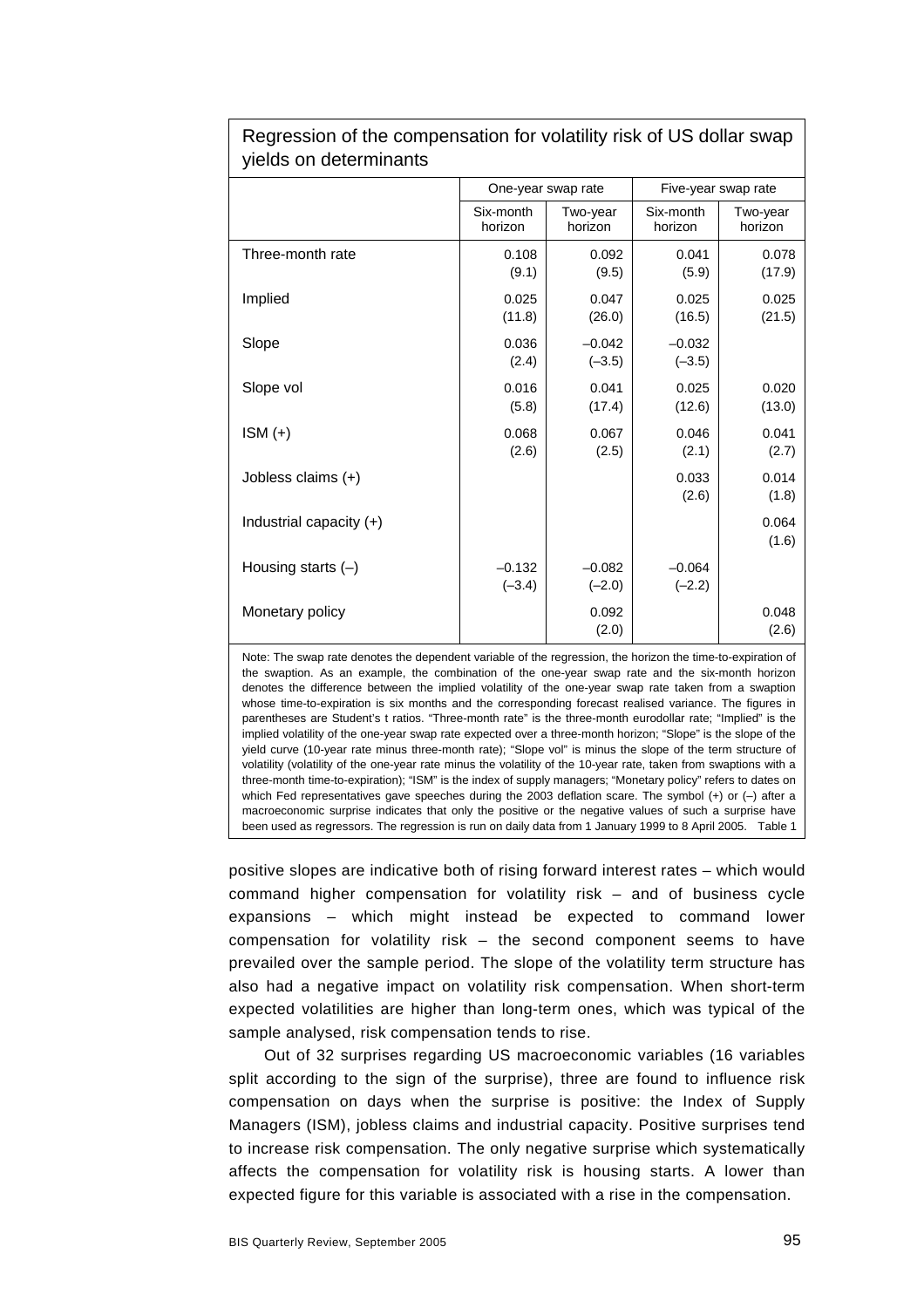... though monetary policy events are not

By contrast, monetary policy events – FOMC meetings or speeches given by Federal Reserve representatives during the deflation scare period – have had only a mixed impact on the compensation for volatility risk, with the variable significant only intermittently, and the level of the regression coefficient implying a very limited economic effect. $9$  These results suggest that the degree of monetary policy uncertainty may have driven implied volatilities and expectations of future volatilities in a similar fashion.

When a similar regression is run for the euro area swap rate, we find that the coefficient of the three-month Euribor rate is negative, ie higher interest

Regression of the compensation for volatility risk of euro swap

| yields on determinants   |                      |                      |                      |                      |  |  |
|--------------------------|----------------------|----------------------|----------------------|----------------------|--|--|
|                          | One-year swap rate   |                      | Five-year swap rate  |                      |  |  |
|                          | Six-month<br>horizon | Two-year<br>horizon  | Six-month<br>horizon | Two-year<br>horizon  |  |  |
| Three-month rate         | $-1.06$<br>$(-2.8)$  | $-2.98$<br>$(-10.2)$ | $-2.32$<br>$(-14.6)$ | $-1.76$<br>$(-6.1)$  |  |  |
| Implied                  | 0.61<br>(5.5)        | 0.89<br>(11.8)       | 0.35<br>(9.0)        | 0.70<br>(10.3)       |  |  |
| Slope                    | $-3.95$<br>$(-7.1)$  | $-3.79$<br>$(-7.9)$  | $-2.57$<br>$(-14.2)$ | $-5.83$<br>$(-15.6)$ |  |  |
| Slope vol                | 0.32<br>(2.2)        | 0.68<br>(6.9)        | 0.25<br>(4.8)        | 0.76<br>(7.9)        |  |  |
| Italy retail sales (-)   | $-0.85$<br>$(-2.0)$  | 1.08<br>(1.8)        |                      | 0.90<br>(1.9)        |  |  |
| Germany Ifo (+)          | 2.22<br>(1.9)        | 1.08<br>(2.1)        |                      | 0.98<br>(2.9)        |  |  |
| Italy PPI $(+)$          |                      | $-2.10$<br>$(-3.8)$  |                      | $-1.76$<br>$(-6.1)$  |  |  |
| Euro area CPI $(-)$      |                      | $-3.35$<br>$(-2.9)$  |                      | 0.70<br>(10.3)       |  |  |
| Euro area PPI $(-)$      | $-2.83$<br>$(-3.4)$  | $-1.45$<br>$(-2.7)$  |                      | $-5.83$<br>$(-15.6)$ |  |  |
| Italy PPI $(-)$          |                      | $-2.98$<br>$(-10.2)$ |                      | 0.76<br>(7.9)        |  |  |
| Euro area conf ind $(+)$ |                      | 0.89<br>(11.8)       |                      | 0.90<br>(1.9)        |  |  |

Note: The swap rate denotes the dependent variable of the regression, the horizon the time-to-expiration of the swaption. As an example, the combination of the one-year swap rate and the six-month horizon denotes the difference between the implied volatility of the one-year swap rate taken from a swaption whose time-to-expiration is six months and the corresponding forecast realised variance. The figures in parentheses are Student's t ratios. "Three-month rate" is the three-month euro rate; "Implied" is the implied volatility of the one-year swap rate expected over a three-month horizon; "Slope" is the slope of the yield curve (10-year rate minus three-month rate); "Slope vol" is minus the slope of the term structure of volatility (volatility of the one-year rate minus the volatility of the 10-year rate, taken from swaptions with a threemonth time-to-expiration); "CPI" is the consumer price index; "PPI" is the producer price index; "conf ind" is the confidence index. The symbol  $(+)$  or  $(-)$  after a macroeconomic surprise indicates that only the positive or the negative values of such a surprise have been used as regressors. The regression is run on daily data from 1 January 1999 to 8 April 2005. Table 2 and the state of the state of the state of the state of the state of the state of the state of the state of the state of the state of the state of the state of the state of

<sup>9</sup> For a list of episodes and the associated dates, see Bernanke et al (2004).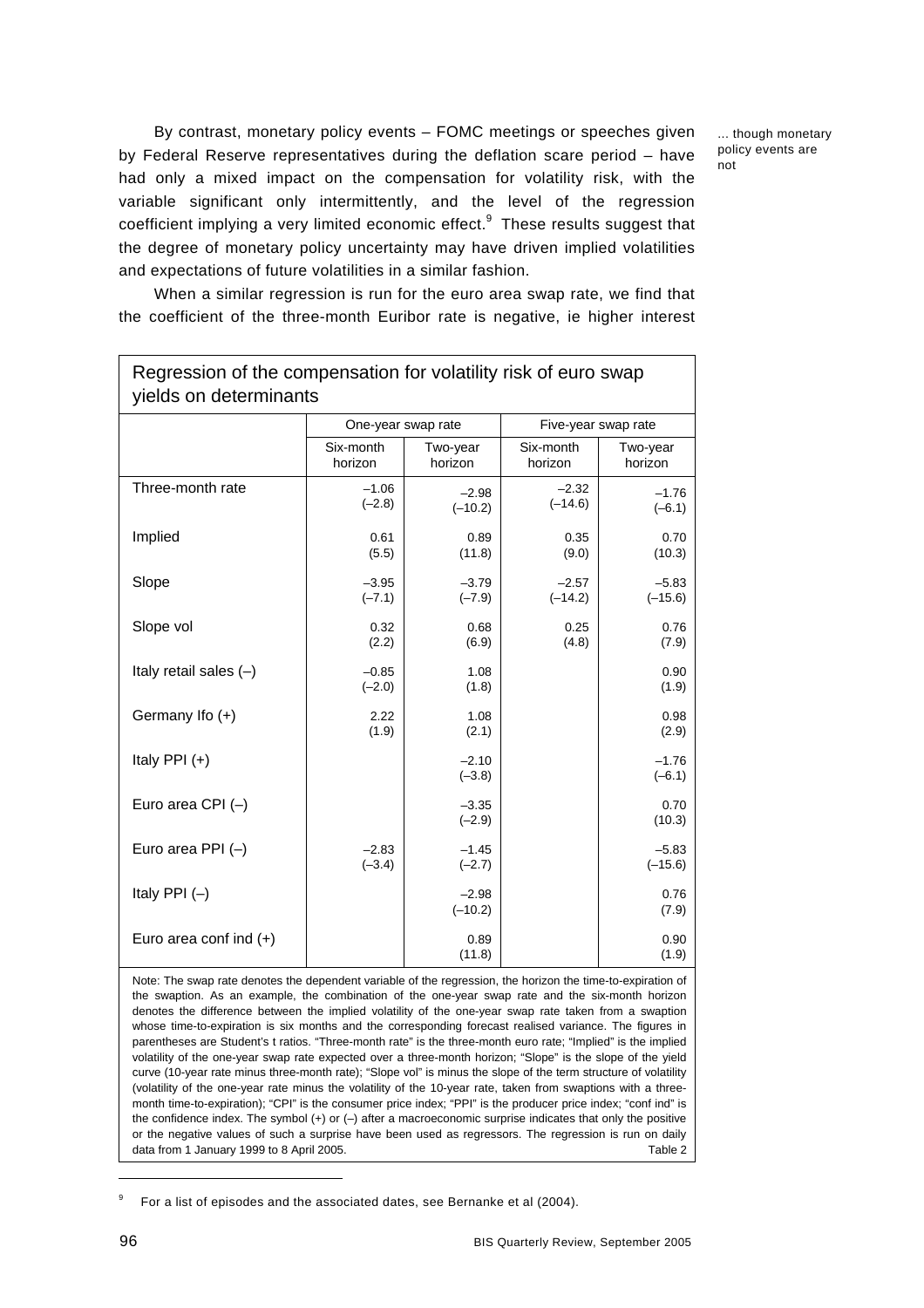rates tended to lead to lower compensation for volatility risk (Table 2). This finding appears to be mostly driven by behaviour subsequent to 2000, when the Euribor rate moved in a much narrower range compared to the eurodollar rate, in a context of rising compensation for volatility risk in the euro area. The remaining financial variables (implied volatility, slope of the yield curve and slope of the volatility term structure) have the same sign as that observed for US dollar-based regressions, with the slope of the yield curve in fact exhibiting a more uniform and pronounced pattern. Unlike what has been observed for daily changes in interest rates, the compensation for volatility risk of euro yields does not seem to be driven more by US-specific news than by European news (Ehrmann et al (2005)). The macroeconomic variables found to be significant include both country-specific and euro area-wide surprises.

### **Conclusions**

Interest rate volatility, as implied by swaptions, rose in all major economic areas from 2001 to early 2004, but particularly sharply for US rates at shortmaturities and for short-expiration swaptions. We have analysed whether the rise in implied volatility was in line with expected volatility or was instead reflective of a significant increase in the compensation demanded for volatility risk. Our results suggest that between late 2001 and early 2004, dollar volatilities embodied a sizeable compensation for risk, which subsequently diminished considerably.

Compensation for volatility risk is mainly related the level of interest rates and volatility. Other variables, such as the slope of the term structure – which leads business cycle developments – and the slope of the volatility term structure – indicative of the horizon over which volatility is most pronounced – also affect the compensation. Positive macroeconomic surprises tend to lead to a rise in risk compensation as well. In contrast to the rise in implied volatilities, however, the rise in risk compensation does not appear to have been strongly affected by episodes of monetary policy uncertainty.

The compensation for volatility risk, as calculated, is of course dependent on the model employed to compute such forecasts. The models used in this paper do not take into account the possible presence of jumps in the interest rate process, nor more complex distributional assumptions for the forecast errors. An agenda for future research might be to explore the robustness of our findings to more general models.

#### References

Bakshi, G S and N Kapadia (2003): "Delta-hedged gains and the negative market volatility risk premium", *Review of Financial Studies*, 16, 527–66.

Bank for International Settlements (2005): *75th Annual Report*.

Bernanke, B S, V R Reinhart and B P Sack (2004): "Monetary policy alternatives at the zero bound: an empirical assessment", *Finance and Economics Discussion Series*, Federal Reserve Board, 2004–48.